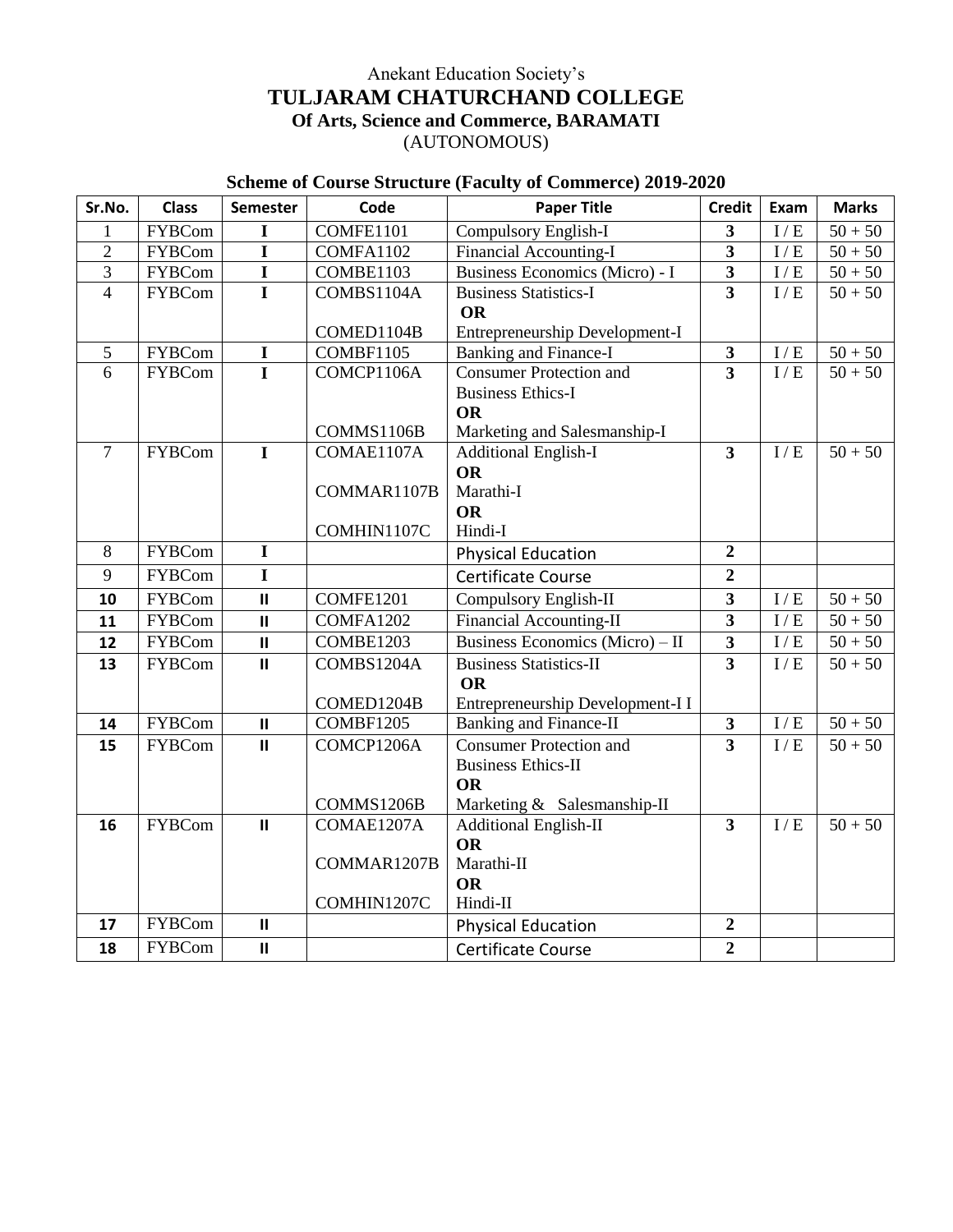#### **SYLLABUS (CBCS) FOR F.Y.B.Com (Semester II) (w. e. from June, 2019)**

| <b>Class</b>      | $: F.Y. B. Com. (Semester-II)$        |                                                |  |
|-------------------|---------------------------------------|------------------------------------------------|--|
| <b>Paper Code</b> | $\cdot$ : COMCE1201                   |                                                |  |
| <b>Paper</b>      | $\mathbf{r}$ . The state $\mathbf{r}$ | <b>Title of Paper: Compulsory English - II</b> |  |
| <b>Credit</b>     | : 3 credits                           | No. of lectures: 48                            |  |

#### **A) Learning Objectives:**

- 1. To offer students good pieces of prose and poetry so that they realize the beauty and communicative power of English
- 2. To introduce them to native cultural experiences and situations so that they understand the importance and utility of English Language
- 3. To develop linguistic competence and communicative skills among the students
- 4. To develop oral and written communicative skills among the students so that their employability enhances and becomes the medium of their livelihood and personality.

#### **B) Learning Outcome:**

| <b>TOPICS/CONTENTS:</b>                                              |       |
|----------------------------------------------------------------------|-------|
| <b>Prose</b>                                                         | (20L) |
| Unit 1: Indra Noyi: A Corporate Giant-Indra Nooyi                    |       |
| Unit 2: The Need for Excellence-N.R. Narayana Murthy                 |       |
| Unit 3: Toasted English-R.K. Narayan                                 |       |
| Unit 4: The Woodrose-Aburi Chaya Devi                                |       |
| Unit 5: Unhappiness-Franz Kafka (Translated by Willa and Edwin Muir) |       |
| <b>Poetry</b>                                                        | (08L) |
| Unit 6: Stopping by Woods on a Snowy Evening-Robert Frost            |       |
| Unit 7: A Red Red Rose-Robert Burns                                  |       |
| <b>Language and Soft-Skills</b>                                      | (20L) |
| Unit 8: Letter Writing and Report Writing                            |       |
|                                                                      |       |

Unit 9: Resume Writing and E-Mail Writing

#### **References:**

1-Modern Poems-An anthology for students of English 2-The Mystic Drum-An anthology of poems in English 3-Stories of Today-K. Ravi Varma and E.C. Antony (Macmillan) 4-Communication and Soft –Skill Develoment Ashwini Deshpande (BookgangaPubl) 5-English and Soft Skills-S P Dhanavel (Orient Blackswan) 6-Enhancing Soft Skills-DipaliBiswas (SPD Publications) 7-Interview Like Yourself- Jezra Kaye 8-Interview Skills that Win the Job- Michael Spiropoulos 9-A Handbook for Letter Writing- S.C Gupta ( ArhiantPubl) 10-Mastering Business Email-Josh Doody 11-How to Write a Winning Resume- Brenda Bernstein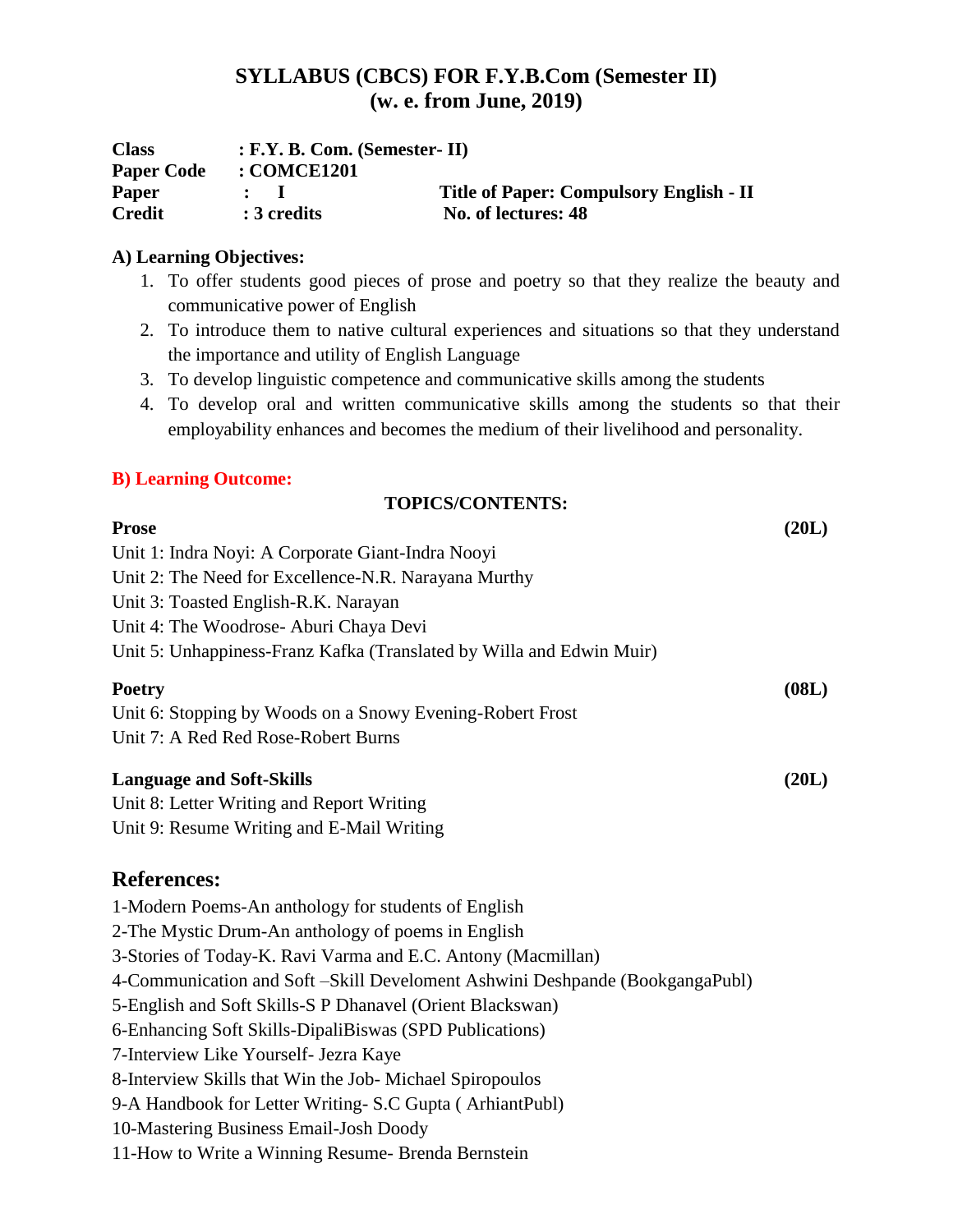| <b>Class</b>      | $: F.Y. B. Com. (Semester-II)$ |                                                  |  |
|-------------------|--------------------------------|--------------------------------------------------|--|
| <b>Paper Code</b> | $\therefore$ COMFA1202         |                                                  |  |
| <b>Paper</b>      | $\mathbf{1}$                   | <b>Title of Paper: Financial Accounting - II</b> |  |
| <b>Credit</b>     | : 3 Credits                    | No. of lectures: 48                              |  |

#### **Objectives:**

- 1. To impart the knowledge of various accounting concepts and standards.
- 2. To impart the knowledge of Departmental Accounts
- 3. To acquaint them with practical approach to accounts writing of various business entities.

#### **Learning Outcome:**

After completion of this course the students will be able to understand basic concepts in the areas of Financial Accountancy and to connect acquired knowledge with practical problems in various business entities.

#### **TOPICS/CONTENTS:**

#### **Unit No.1 Introduction and Relevance of Accounting Standards: (10L)**

Overview of Accounting Standards in India-Concept, Need, Scope and Importance. Study of AS- 1, AS- 2, AS- 4 AS-5 AS-6, AS- 9 and AS-10.

#### **Unit No.2 Departmental Accounts** : **(12L)**

Meaning and Introduction, Methods and Techniques, Allocation of expenses, Inter Departmental Transfers, Provision for unrealized profits

#### **Unit No.3 Hire Purchase and Installment System: (12L)**

Basic Concepts and Distinction, Calculation of Interest and Cash Price, Journal Entries And Ledger Accounts in The Books of Purchaser and Seller. [Excluding H. P. Trading]

#### **Unit No.4 Accounting for Various Trading Business entities: (14L)**

#### **(Study Any Four of the following as per students/market requirement)**

- a.Accounting for Garment
- b.Accounting for Steel
- c.Accounting for Stationery
- d.Accounting for General Stores
- e.Accounting for Grocery
- f. Accounting for Electrical & Electronics
- g.Accounting for Gift Shop
- h.Accounting for Pharmaceuticals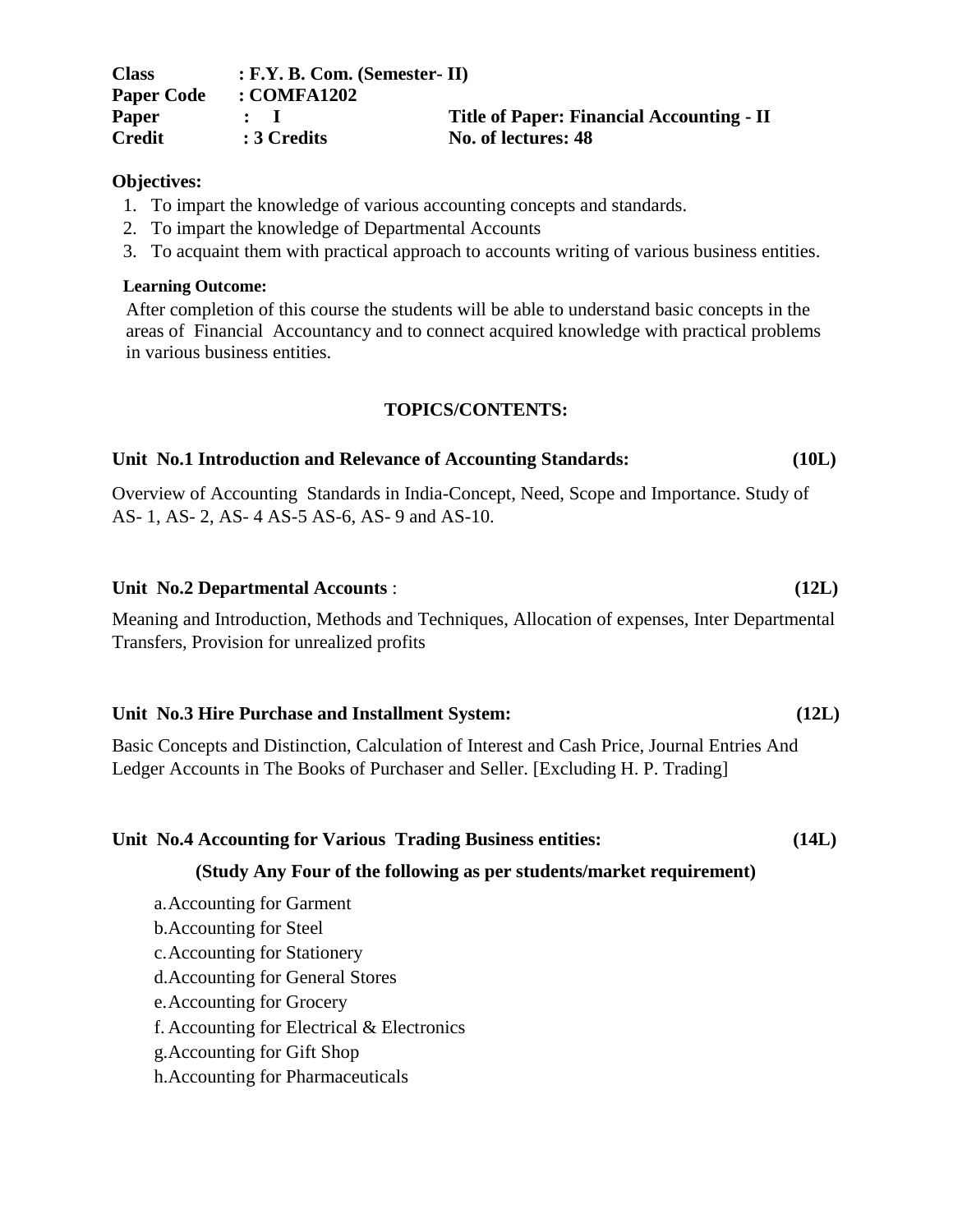- 1. M. C. Shukla, T. S. Grewal and S. C. Gupta, "Advanced Accounting", Sultan Chand & Co., New Delhi
- 2. S. N. Maheshwari, "Advanced Accounting", Vikas Publishing House, New Delhi
- 3. R. L. Gupta, "Advanced Accounting", Sultan Chand & Co., New Delhi
- 4. The CA Journal of The ICAI
- 5. P. C. Tulsian, "Financial Accounting", Tata McGraw-Hill Publishing Co. Ltd. New Delhi
- 6. A. Mukharji & M. Hanif, "Financial Accounting", Tata McGraw-Hill Publishing Co. Ltd. New Delhi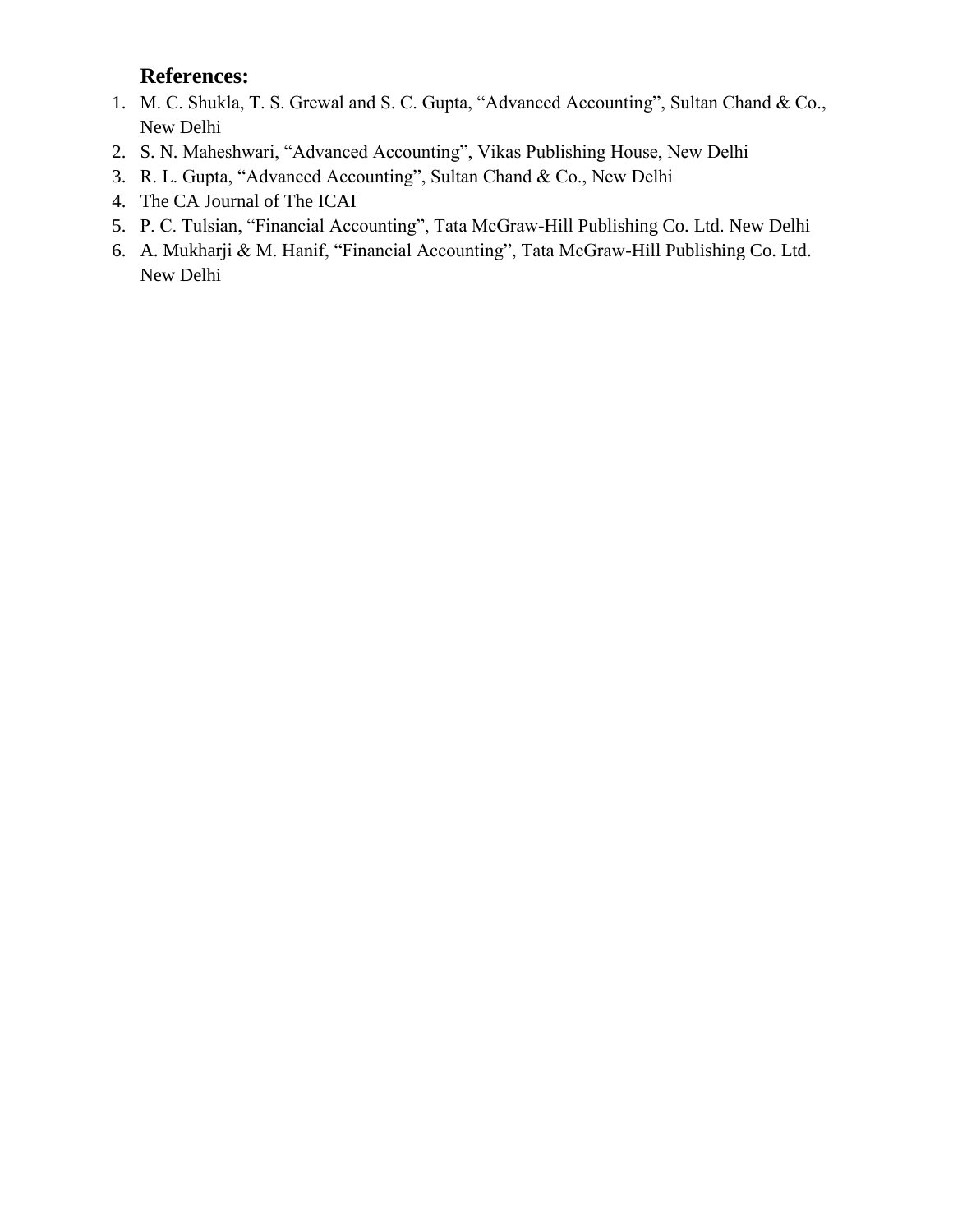| <b>Class</b>      | $: F.Y. B. Com. (Semester-II)$ |                                                        |
|-------------------|--------------------------------|--------------------------------------------------------|
| <b>Paper Code</b> | : COMBF1203                    |                                                        |
| <b>Paper</b>      |                                | <b>Title of Paper: Business Economics (Micro) - II</b> |
| <b>Credit</b>     | $: 3$ credits                  | No. of lectures: 48                                    |

#### **A)Learning Objectives:**

- 1.To stimulate the student interest by showing the relevance and use of various economic theories such as Rent, Wage , Intersst & Profit.
- 2.To apply economic reasoning to problems of business.

#### B) **Learning Outcome:**

The main outcome of this course is to expose Students of Commerce to basic Micro Economic concepts and inculcate an analyticalApproach to the subject matter.

#### **TOPICS/CONTENTS**

#### Unit 1: Revenue Behaviour (08L)

1.1 Revenue Concepts-Meaning, Concepts and Importance

- 1.2 Relationship between Total Revenue, Average Revenue and Marginal Revenue
- 1.3 Concept of Break Even Point

## **Unit 2: Pricing under various Market Conditions (20L)**

- 2.1 Perfect Competition Features and equilibrium
- 2.2 Monopoly Features and equilibrium, Price Discrimination
- 2.3 Monopolistic competition Features and equilibrium
- 2.4 Oligopoly Concept, Features
- 2.5 Duopoly- Concept, Features

#### Unit 3: Factor Pricing (20L)

- 3.1. Classification and Features of Factors of Production
- 3.2 Rent- a) Theories of Rent
	- i) Ricardian Theory of Rent
	- ii) Modern Theory of Rent
- 3.3 WAGES
	- i) Backward sloping Supply curveof Labour.
	- ii) Concept of Collective Bargaining

#### 3. 4 INTEREST

Theories of Interest –

- i)Loanable Fund Theory of Interest
- ii) Keynes Liquidity Preference Theory of Interest

#### 3.5 PROFIT -

Theories of Profit –

- i) Risk and Uncertainty Theory of Profit
- ii) Innovation Theory of Profit
- iii) Dynamic Theory of Profit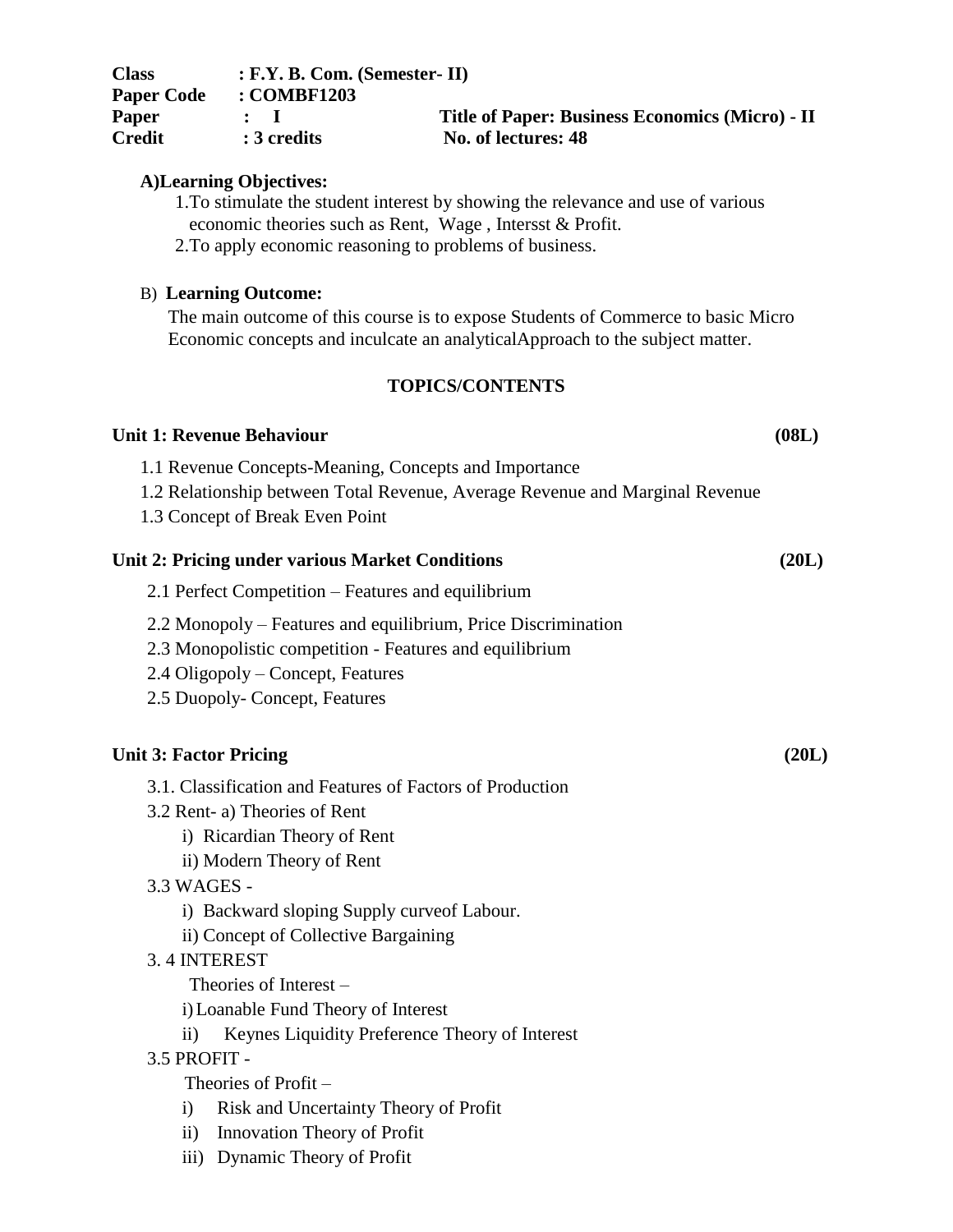- 1. Goon A. M., Gupta M. K., Das Gupta B. (1999): Fundamentals of Statistics, Vol.II, World Press, Calcutta.
- **2.** Gupta and Kapoor : Fundamentals of Mathematical Statistics, Sultan Chand and Sons, New Delhi.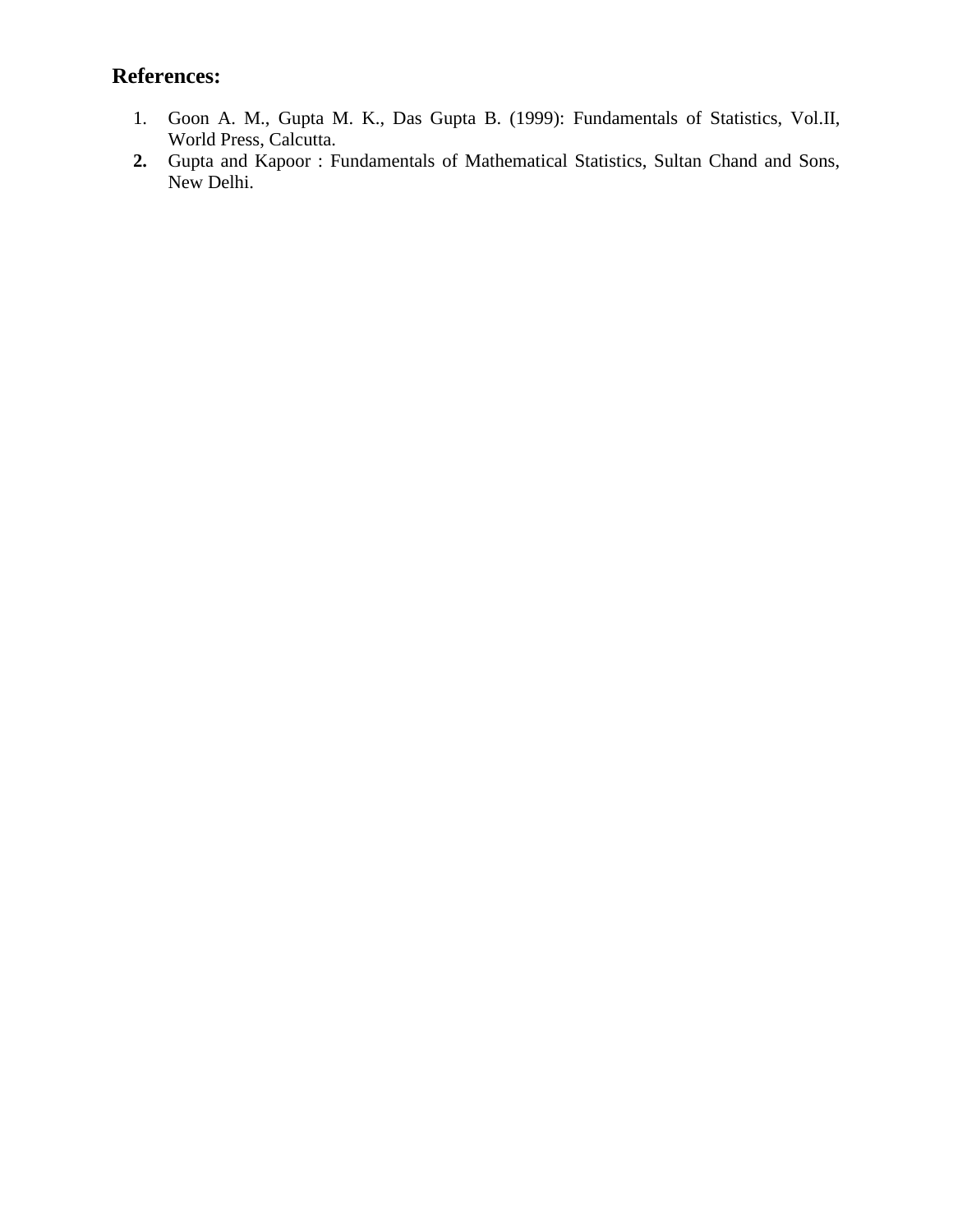#### **A) Learning Objectives:**

- 1. Understand concept of permutation and combination.
- 2. Handle problems involving maximize the profit and minimize the cost with linear constraints.
- 3. To use correlation and regression to estimate the relationship between two variables.

#### **B) Learning Outcome:**

The main outcome of this course is to acquaint students with initial description of the data as part of a more extensive statistical analysis by using some elementary statistical methods.

#### **TOPICS/CONTENTS:**

#### UNIT1: Permutations and Combinations [4L]

Permutations of 'n' dissimilar objects taken 'r' at a time (with or without repetition)

 $n P_r = \frac{n}{r}$  $\frac{n!}{(n-r)!}$  (without proof).

Combinations of 'r' objects taken from 'n' objects  ${}^{n}C_{r} = n'/r'$  (n-r)' (without proof) problems, Applications.

#### UNIT 2: Sample Space, Events and Probability [10L]

Experiments and random experiments. Ideas of deterministic and nondeterministic experiments. Definition of – sample space, discrete sample space, events. Types of events, Union and intersections of two or more events, mutually exclusive events. Complementary event, Exhaustive event. Simple examples, Classical definition of probability, Addition theorem of probability without proof (upto three events are expected), Definition of Conditional probability Definition of independence of two events simple numerical problems.

#### **UNIT 3: Linear Programming Problems (LPP) (for two variables only) [6L]**

Definition and terms in a LPP, formulation of LPP, Solution by Graphical method, problems.

#### UNIT4: Correlation and Regression [10L]

Concept and type of correlation scatter diagram, interpretation with respect to magnitude and direction of relationship.

Karl Pearson"s coefficient of correlation for ungrouped data. Spearman"s rank correlation coefficient.

Concept of regression. Lines of regression for ungrouped data, predictions using lines of regression. Regression coefficients and their properties (without proof).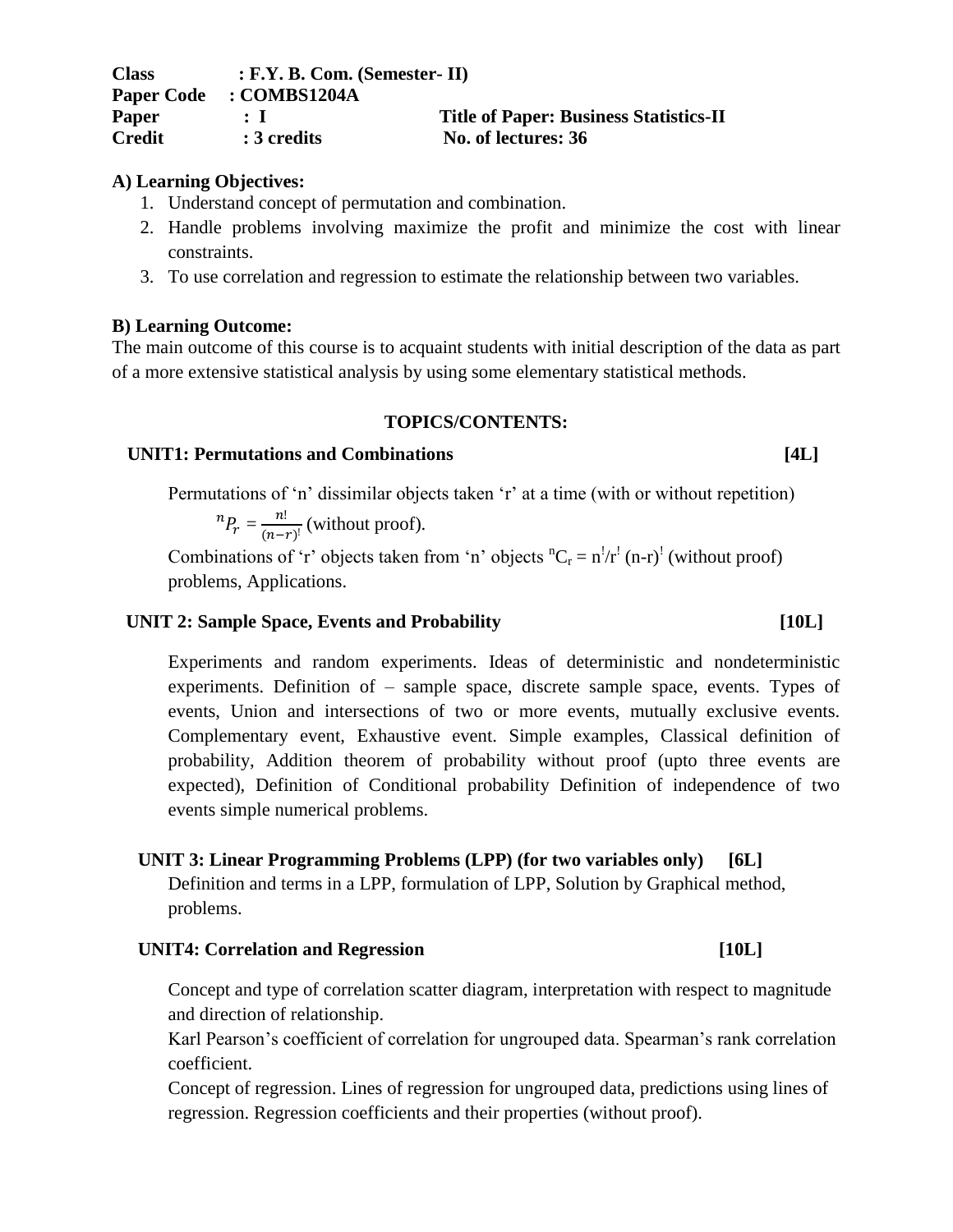#### UNIT5: Index numbers [6L]

Concept of index number, price index number, price relatives. Problems in construction of index number. Construction of price index number:

Weighted index Number, Laspeyre's, Paasche's and Fishers method. Cost of living / consumer price index number: Definition and problems in construction.

Methods of construction: Family budget and aggregate expenditure. Inflation Uses of index numbers, commonly used index numbers.

- 1 Gupta S. C. and Kapoor V. K.: Fundamentals of Mathematical Statistic, Sultan Chand and Sons, 23, Daryaganj, New Delhi 110002.
- 2 Gupta S. P.: Statistical Methods, Sultan Chand and Sons, 23, Daryaganj, New Delhi 110002.
- 3 Mukhopadhya Parimal (1999): Applied Statistics, New Central Book Agency, Pvt. Ltd. Calcutta. 11.
- 4 Goon A. M., Gupta, M. K. and Dasgupta, B. (1986): Fundamentals of Statistics, Vol. 2, World Press, Calcutta.
- 5 Gupta S. C. and Kapoor V. K. (1987): Fundamentals of Applied Statistics, S. Chand and Sons, New Delhi.
- 6 Ronald E. Walpole, Raymond H. Myers, Sharon L. Myers, Keying Ye: Probability & Statistics for Engineers & Scientists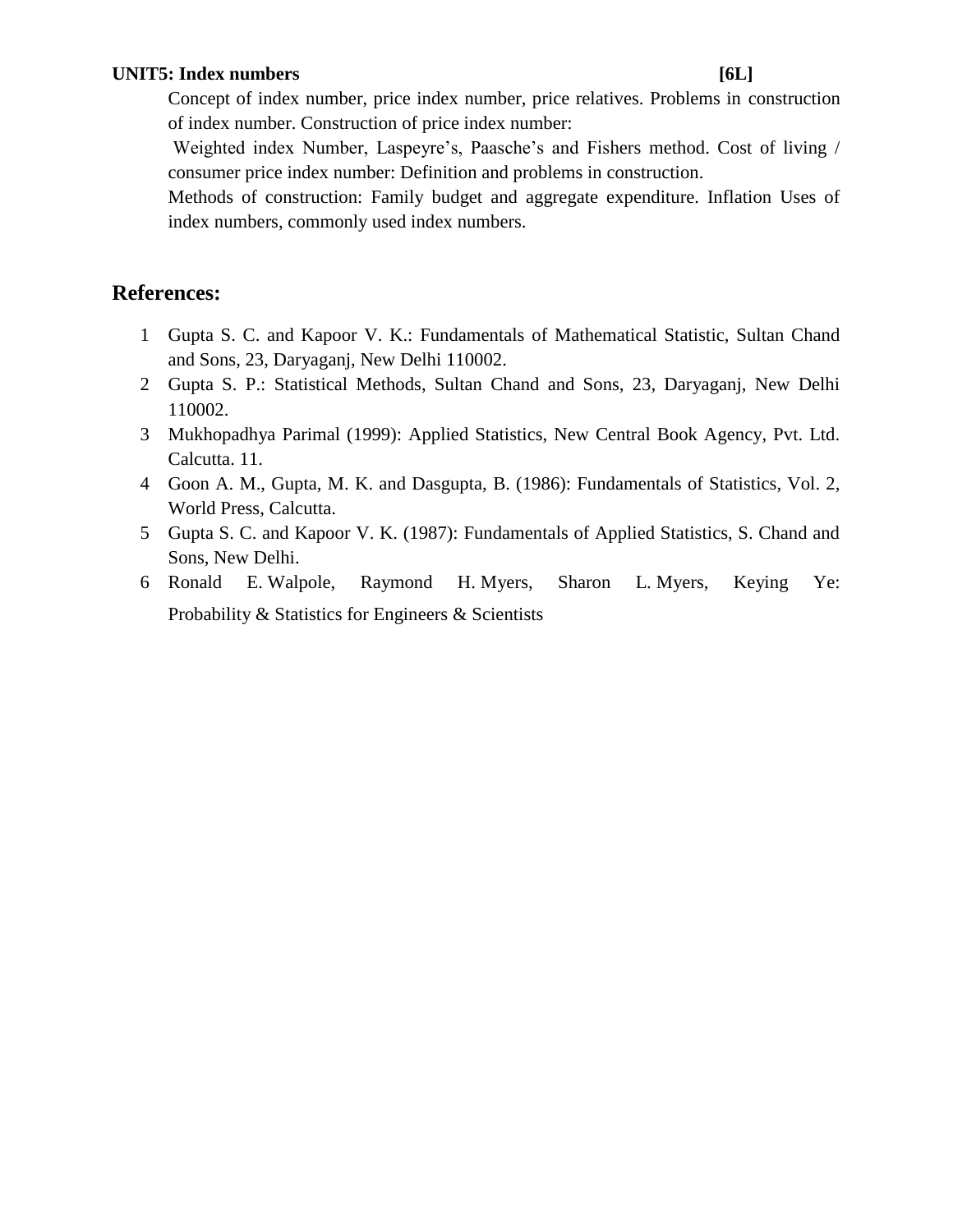| <b>Class</b>      | $: F.Y. B. Com. (Semester-II)$ |                                                   |
|-------------------|--------------------------------|---------------------------------------------------|
| <b>Paper Code</b> | : COMED1204B                   |                                                   |
| <b>Paper</b>      |                                | Title of Paper: Entrepreneurship Development - II |
| <b>Credit</b>     | : 3 Credits                    | No. of lectures: 48                               |

#### **A) Learning Objectives-**

- 1. To motivate students to make their mind set for taking up entrepreneurship as career.
- 2. Understanding the dynamic role of entrepreneurship and small business.
- 3. Create and exploit innovative business ideas and market opportunities.

#### **B) Learning Outcomes-**

This course will help to understand problems and challenges related to entrepreneurship. The students can come to know various governmental institutions providing facilities to entrepreneurs. The students can prepare project report for their business.

#### **TOPICS/CONTENTS:**

#### **Unit No.1 Entrepreneurship- (12L)**

Importance of Entrepreneurship- Economic Development and Industrialization,

Responsibilities of Entrepreneurs, Challenges before Indian Entrepreneurs, Problems of Entrepreneurship.

#### **Unit No.2 Woman Entrepreneur - (12L)**

Concept, Opportunities for Women entrepreneur, Empowerment of Women through enterprise, Women entrepreneurs in Semi-Urban and Rural sector, Problems of Women Entrepreneurs.

#### **Unit No.3 Project Report and Government Institutions - (12L)**

Project Report and Government Institutions- Project Report- Meaning, Importance, Format of Project Report, DIC, MIDC, MITCON, MCED, SIDBI, SISI, MUDRA

#### **Unit No.4 Biographical study of entrepreneurs - (12L)**

Narayan Murthy, Ratan Tata, KiranMuzumdar Shaw, Rahul Bajaj, Aabasaheb Garware

- 1. Entrepreneurial Development Khanka S. Chand
- 2. Entrepreneurial Development Gupta, Shrinivasan S Chand
- 3. Essentials of Business Enviornment- K. Aswathappa- Himalaya Publishing House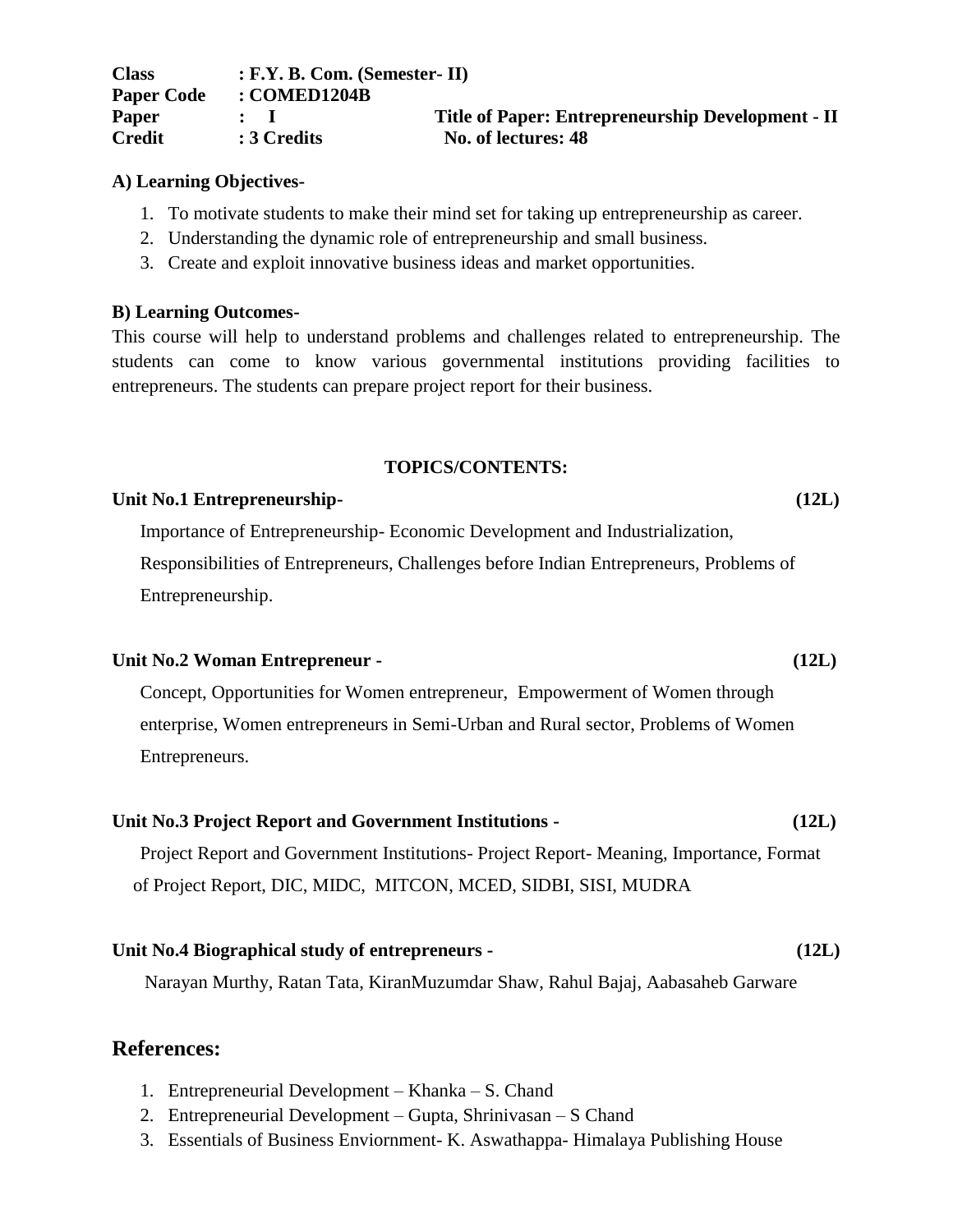- 4. A Complete guide to successful Entrepreneurship Pandya G. N. Vikas Publishing House
- 5. Trainers Manual NIESBUD, Mumbai
- 6. Trainers Manual NIMID, Mumbai
- 7. Business Enviournment- Tandon B.C.
- 8. Udyog- UdyogSanchalaya, Mumbai.
- 9. Business Entrepreneurship- Cay A. Saindane,Ms S. P. Palve, Prashant Publication, Jalgoan.
- 10. The Journal of Entrepreneurship EDI Ahemadabad
- 11. Udyojak- M.C.E.D
- 12. Government of India Website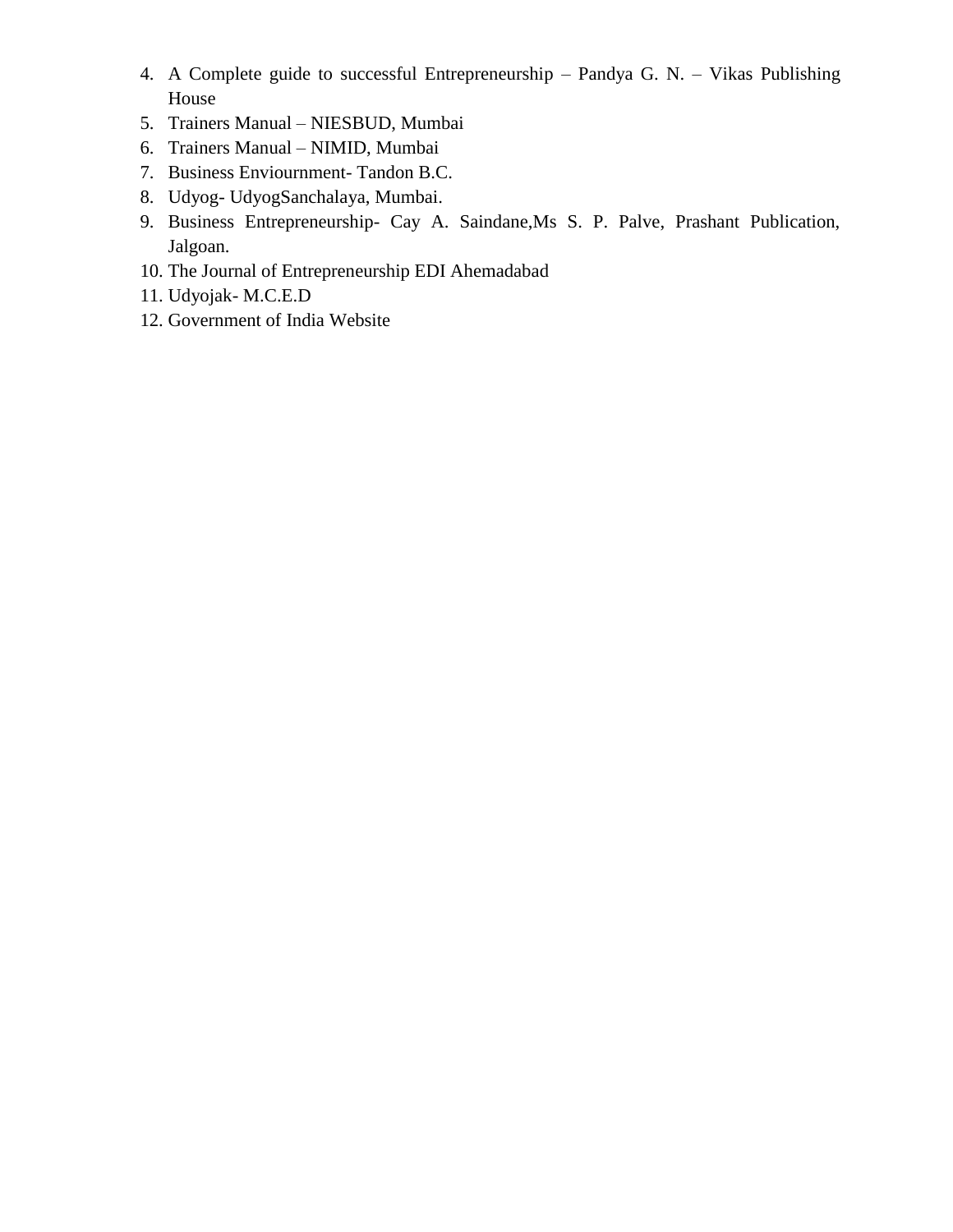| <b>Class</b>      | $: F.Y. B. Com. (Semester-II)$ |                            |
|-------------------|--------------------------------|----------------------------|
| <b>Paper Code</b> | : COMBF1205                    |                            |
| Paper             | $\mathbf{r}$                   | <b>Title of Paper: Bar</b> |
| Credit            | : 3 credits                    | No. of lectures: 48        |

## **Title of Paper: Banking and Finance-II**

#### **A)Learning Objectives:**

- 1. Acquainting the students with the Fundamental Principals of Banking.
- 2. Making give thorough about the basic operations of banks.
- 3. Giving firsthand experience to students about the latest trends in banking.
- 4. Preparing the foundation of understanding about the most important trends in Indian Banking System.

#### **B)Learning Outcome:**

The main outcome of the syllabus would be the understanding of basic banking operations and principles of banking.

#### **TOPICS/CONTENTS**

| Unit 1: Negotiable Instruments                                                     | (12L) |
|------------------------------------------------------------------------------------|-------|
| 1.1 Definition and Characteristics of Negotiable Instruments                       |       |
| 1.2 Bills of Exchange                                                              |       |
| 1.3 Promissory Notes                                                               |       |
| 1.4 Cheques Types of Cheques, Crossing of Cheques                                  |       |
| <b>1.5</b> Endorsement-Meaning and Types                                           |       |
| <b>Unit 2: Technology in Banking</b>                                               | (12L) |
| 2.1 Need and Importance of Technology in Banking                                   |       |
| 2.2 Core Banking Solutions                                                         |       |
| 2.3 Technological Innovations in Banking                                           |       |
| 2.4 Universal Banking                                                              |       |
| Unit 3: Indian Banking in Global Perspective                                       | (12L) |
| 3.1 Comparison of Indian Banks with Topmost Banks in World                         |       |
| 3.2 Deposit/GDP Ratio, Savings/GDP Ratio, Interest Rates etc.                      |       |
| 3.3 Basel Norms and Indian Banking and                                             |       |
| Unit 4: Review of Monetary Policy of RBI in Preceding Year Annual Report of RBI in |       |
| <b>Preceding Year</b>                                                              | (12L) |
| Note: The syllabi of this chapter will change every year automatically.            |       |

- 1 Indian Financial System, Bharati Pathak, Pearson<br>2 Indian Banking, S Natraian, Dr. R. Parameswaran
- 2 Indian Banking, S Natrajan, Dr. R. Parameswaran, S. Chand
- 3 Know Your Banking, Indian Institute of Banking and Finance
- 4 RBI Annual Report, RBI [www.rbi.org](http://www.rbi.org/)
- 5 World Bank, [www.worldbank.org](http://www.worldbank.org/)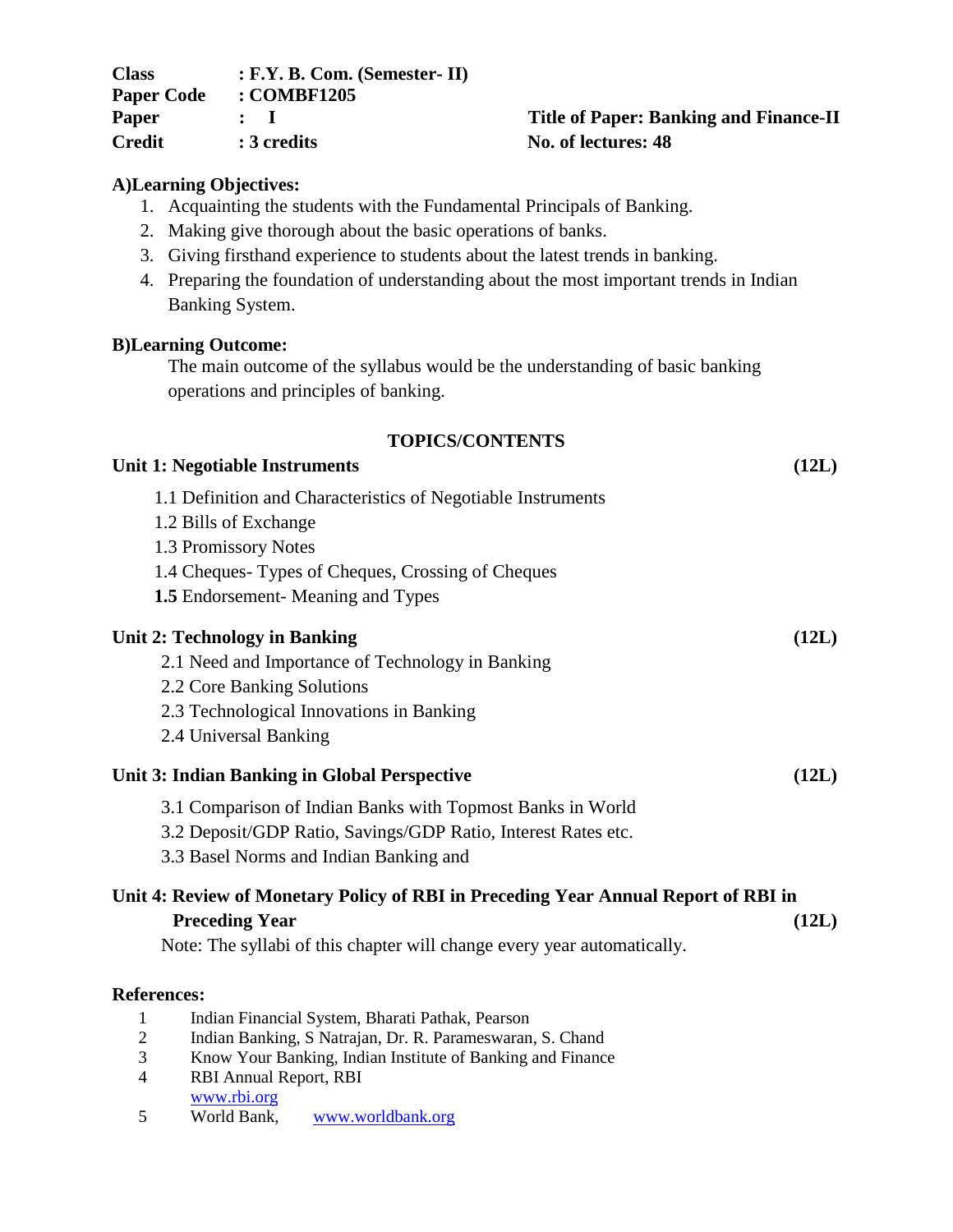| <b>Class</b>      |               | $: F.Y. B. Com. (Semester-II)$                                    |
|-------------------|---------------|-------------------------------------------------------------------|
| <b>Paper Code</b> | : COMCP1206A  |                                                                   |
| Paper             | $\mathbf{L}$  | <b>Title of Paper: Consumer Protection and Business Ethics-II</b> |
| <b>Credit</b>     | $: 3$ credits | No. of lectures: 48                                               |

#### **A) Learning Objectives:**

- 1. To acquaint the students with consumer and consumer movement.
- 2. To make the students aware about consumer rights, duties and mechanism for resolving their disputes.
- 3. To make students aware about role of united nations and consumers" associations in protection of consumers.
- 4. To make the students aware about laws relating to consumers.
- 5. To acquaint the students with role of Business Ethics in various functional areas.

#### **B) Learning Outcome:**

This will help the students to make them aware about the concept of consumerism and rights of consumer. It would also enable the students about various laws related to consumer protection in India.

#### **TOPICS/CONTENTS**

| Unit 1: An overview of various Laws for the Protection of Consumers:                                                                                                                                                                                                                                                                                               | (18L) |
|--------------------------------------------------------------------------------------------------------------------------------------------------------------------------------------------------------------------------------------------------------------------------------------------------------------------------------------------------------------------|-------|
| 1.1. The Bureau of Indian Standards Act, 1986 (Sections - 1,10,11,14,33)<br>1.2 Bombay Shops and Establishment Act<br>1.3 The Competition Act, 2002 (Sections $-1$ , 3 to 6)<br>1.4. Right to Information Act, $2005$ (Sections $-1$ to 11, 18, 19 and 20)<br>1.5. Food Safety and Standards Act, 2006 (Sections–1to 3, 18 to 28)<br>1.6 Goods and Service Tax Act |       |
| Unit 2: Protection of Consumer against Standard Form of Contract:                                                                                                                                                                                                                                                                                                  | (04L) |
| 2. 1 Nature and Relevance of Standard Form of Contract<br>2. 2 Judicial Response to Standard Form of Contract in India and abroad<br>2. 3 Legislative Reforms                                                                                                                                                                                                      |       |
| <b>Unit 3: Conceptual Framework of Business Ethics:</b>                                                                                                                                                                                                                                                                                                            | (08L) |
| 3. 1 Concept of Ethics: Its Meaning and Nature<br>3. 2 Definition importance and Scope of Business Ethics<br>3. 3 Types of Business Ethics; viz:-<br><i>i.</i> Professional business ethics<br>ii. Ethics of accounting information<br>iii. Ethics of Production iv. Ethics of intellectual property skill, knowledge etc                                          |       |

#### **Unit 4: Business Ethics in Modern Times: (10L)**

4. 1 Social Responsibilities of Business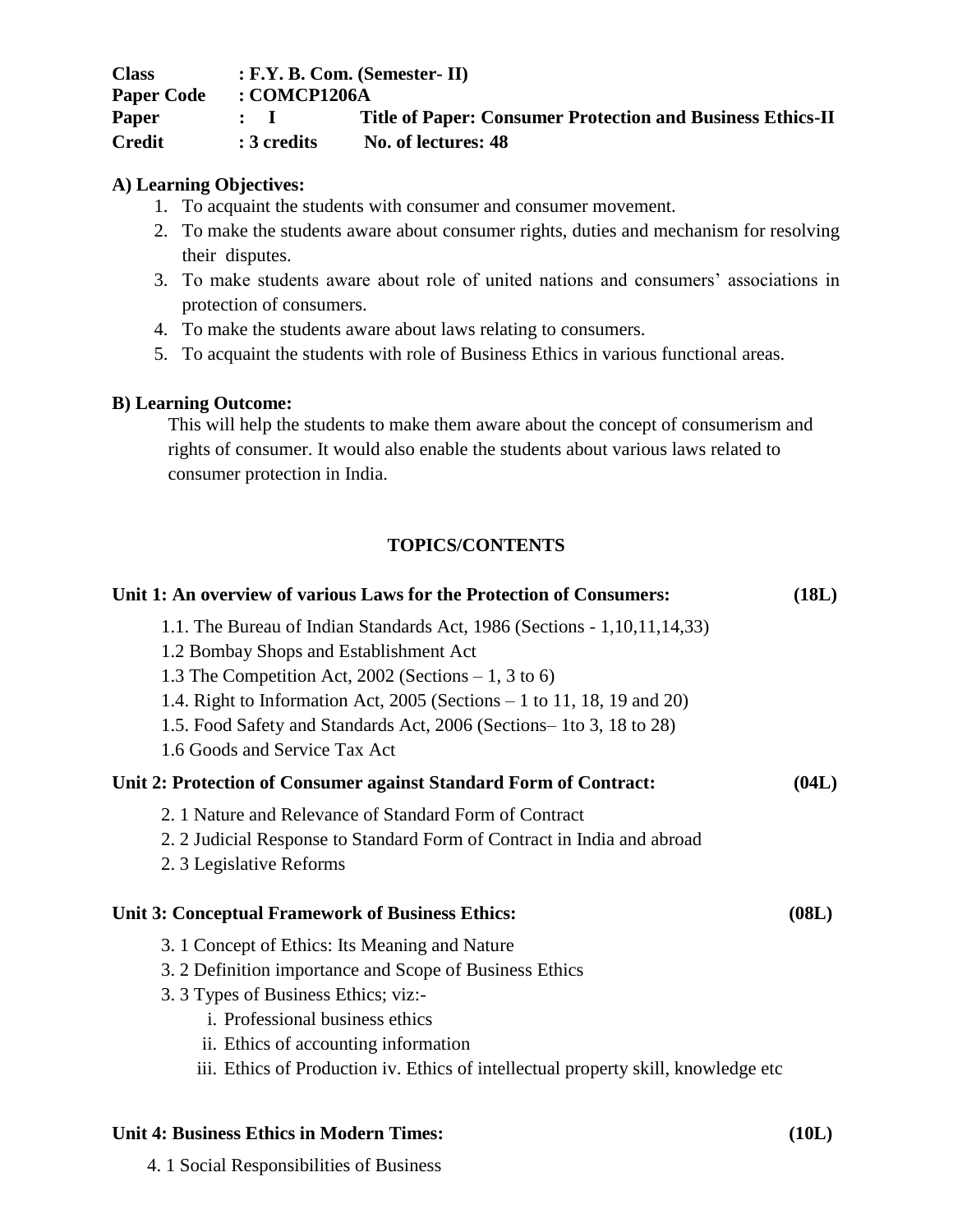- 4. 2 Business Ethics and Environmental Issues: Indian and International level, Green initiatives
- 4. 3 Management and Ethics
	- i. Ethical Issues in Marketing
	- ii. ii. Ethical Issues in Human Resource Management

1. Law of Consumer Protection in India- P.K. Majumdar (2011), Orient Publishing Co. New Delhi.

2. Practical Guide to Consumer Protection Law, Anup K. Kaushal (2006), Universal Law Publishing Co, New Delhi.

- 3. Consumer Protection Laws, Prof. RakeshKhanna, (2005) Central Law Agency, Alahabad.
- 4. Business Ethics and Corporate Governance, S.K. Bhatia 92005),

5. Consumer Protection Law, Dr. S. R. Myneni,(2010), Asia Law House, Hyderabad. 6. Law of Consumer Protection, Dr. Gurbax Singh, Bharat Law Publication, Jaipur.

6. Goods and Service Tax Act- Singhania, Taxman Publication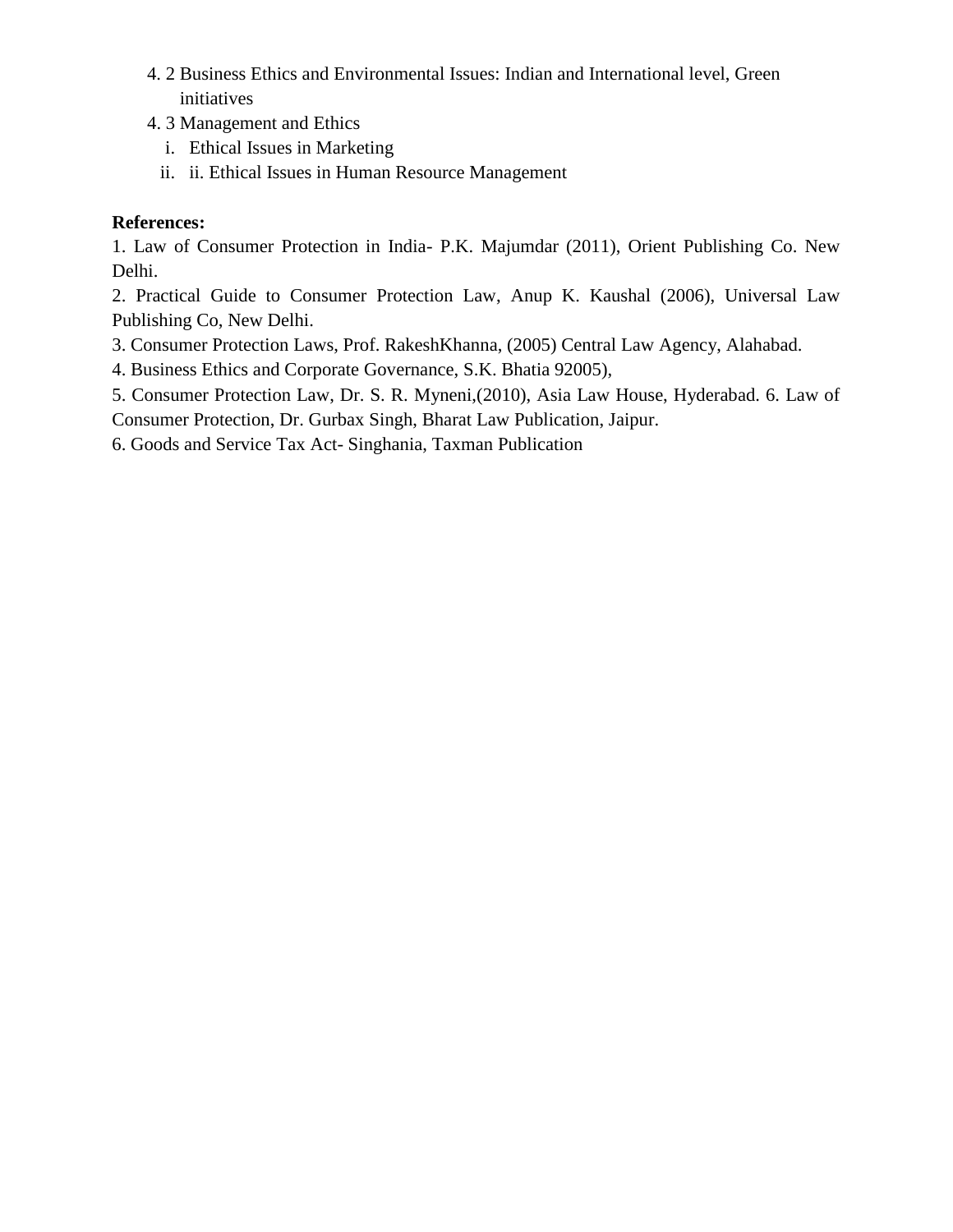| <b>Class</b>      | $: F.Y. B. Com. (Semester-II)$ |                                             |
|-------------------|--------------------------------|---------------------------------------------|
| <b>Paper Code</b> | : COMMS1206B                   |                                             |
| <b>Paper</b>      |                                | Title of Paper: Marketing & Salesmanship-II |
| <b>Credit</b>     | : 3 credits                    | No. of lectures: 48                         |

#### **A)Learning Objectives:-**

- 1. To create awareness about market and marketing.
- 2. To establish link between commerce / Business and Marketing
- 3. To understand the basic concept of marketing
- 4. To understand marketing philosophy and generating ideas for marketing research.
- 5. To know the relevance of marketing in modern competitive world.
- 6. To develop an analytical ability to plan for various marketing strategy.

#### **B)Learning Outcome:**

This will help the students to get in depth knowledge of marketing and salesmanship and its application in today"s world. It would also enable the students to acquaint the recent trends in the field of marketing.

#### **TOPICS/CONTENTS**

| Unit 1: Distribution Channels and sales force Management:<br>(12L)                                                      |  |
|-------------------------------------------------------------------------------------------------------------------------|--|
| 1.1) Introduction, Definition Objectives, Scope and Significance<br>1.2) Market Logistics Decision - Channel Structure  |  |
| 1.3) Qualities of Manager, incentives, financial and non financial motives                                              |  |
| <b>Unit 2: Market Promotion Mix:</b><br>(12L)                                                                           |  |
| Promotion Mix – Meaning, Scope and Significance<br>1.1)<br><b>Factors Affecting Market Promotion Mix</b><br>1.2)        |  |
| 1.3) Advertisement and Sales Promotion – Meaning and Definition Methods of Sales<br>Promotion, Advertising Media, Types |  |
| (15L)<br>Unit 3: Rural Marketing & Service Marketing :                                                                  |  |
| 1.1)<br>Rural Marketing - Introduction - Meaning, Definition, Features, Importance                                      |  |
| 1.2)<br>Recent trends in Rural Marketing                                                                                |  |
| 1.3)<br>Service Marketing - Introduction, Meaning, Definition, Features, Importance,                                    |  |
| Classification of Service - - Marketing of Goods Services, Marketing of Consumer<br>1.4)<br><b>Goods Services</b>       |  |

#### **Unit 4: Digital and Social Media Marketing: (09L)**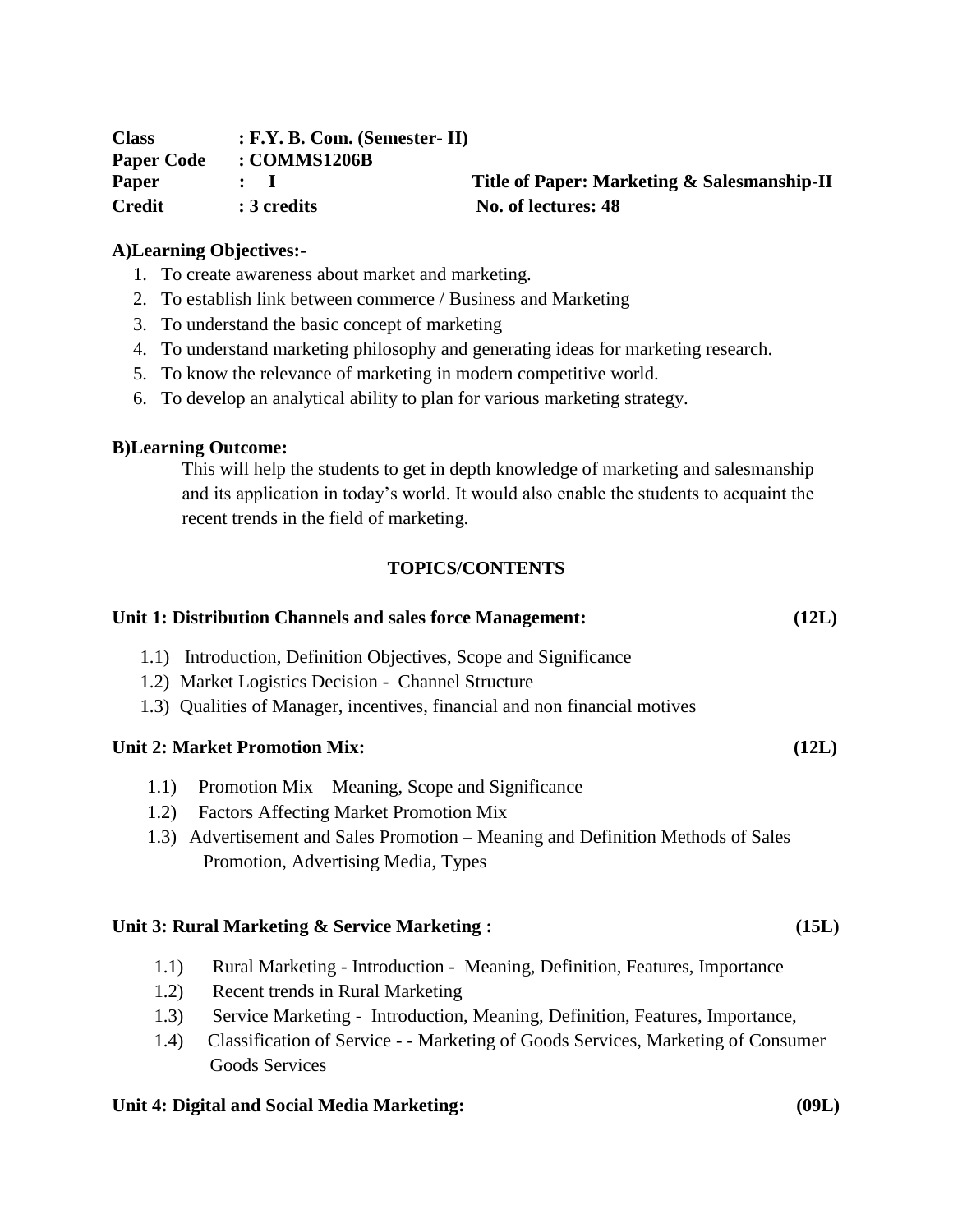- 1.1) Overview of Digital Marketing, Web Marketing, Social Media Marketing (Facebook &LinkedIn)
- 1.2) E-mail Marketing, marketing information system and components (MIS)

- 1 Marketing Management, Macmillan Publication, V.S.Ramaswamy S. Namakumari<br>2 Principals of Marketing, Prentice-Hall of India Pvt. Ltd., Philip Kotler, Gary Aran
- 2 Principals of Marketing, Prentice- Hall of India Pvt. Ltd., Philip Kotler, Gary Aramstrong<br>3 Rural Marketing, Dorling Kindersley (India), Pvt. Ltd. Pearson, PradeepKashyap
- 3 Rural Marketing, Dorling Kindersley (India), Pvt.Ltd.Pearson, PradeepKashyap
- 4 Marketing Management, Himalaya Publishing House, Dr.K.Karuna Karan
- 5 Marketing in India, Vikas Publishing House, S. Neelamegham
- 6 Basics of Marketing Management, S. Chand, Dr.R.B.Rudani
- 7 Services Marketing, Himalaya Publishing House, V. Venugopal, Raghu V.N.
- 8 Marketing management, Sherlekar
- 9 Marketing management, Kalyani publishing company new delhi, Sontakke C. N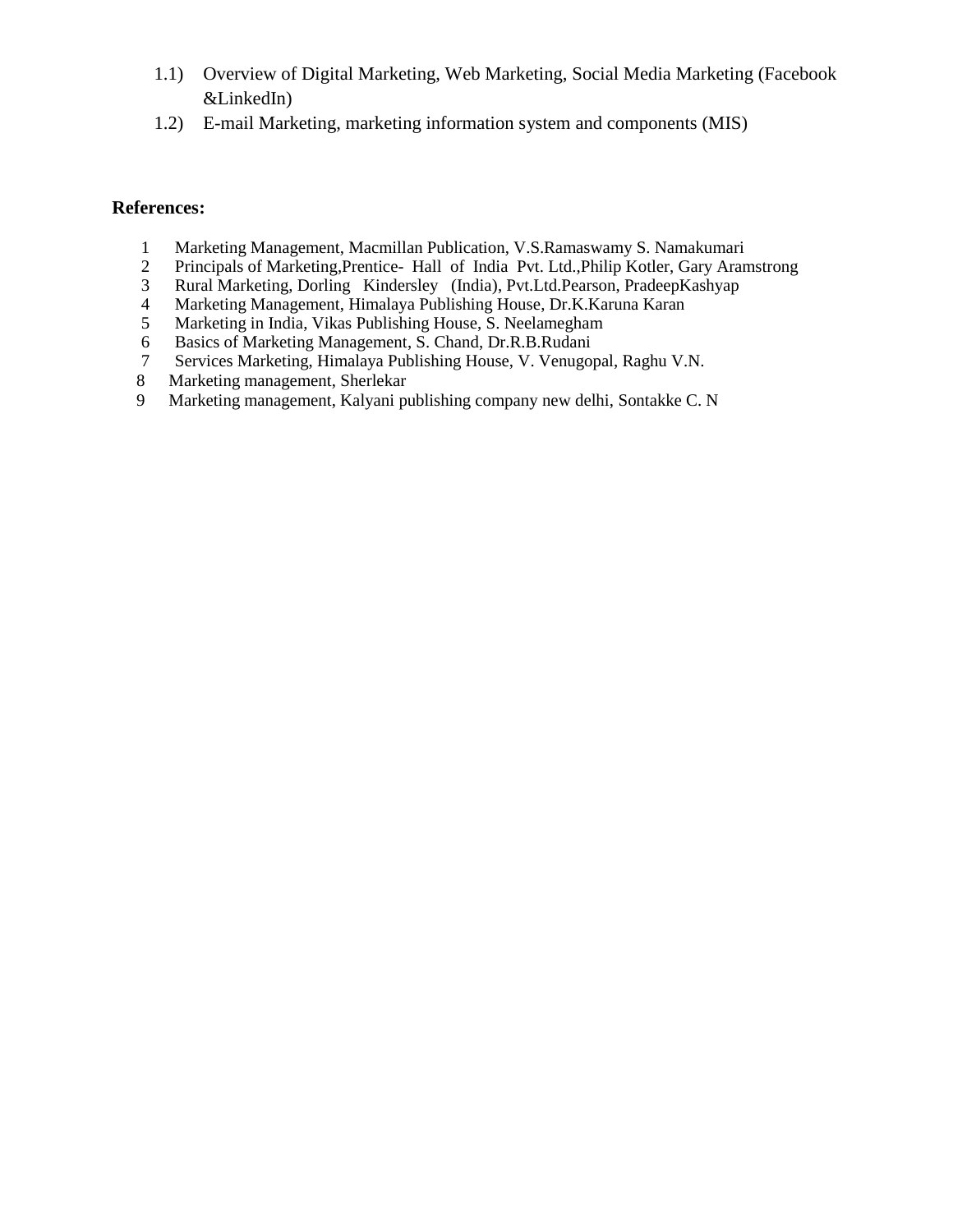| <b>Class</b>      | $: F.Y. B. Com. (Semester-II)$ |
|-------------------|--------------------------------|
| <b>Paper Code</b> | : COMAE1207A                   |
| <b>Paper</b>      | $\mathbf{L}$                   |
| <b>Credit</b>     | : 3 credits                    |

**Title of Paper: Additional English-II No. of lectures: 48** 

#### **A)Learning Objectives:**

1. To expose students to a good blend of old and new literary extracts having various themes those are entertaining, enlightening and informative so that they realize the beauty and communicative power of English.

2. To make students aware of the cultural values and the major problems in the world today

3. To develop literary sensibilities and communicative abilities among the students

#### **B)Learning Outcome:**

#### **TOPICS/CONTENTS:**

| Unit-1:                                                | (9 L)  |
|--------------------------------------------------------|--------|
| 1) What is wrong with Indian Films? – Satyajit Ray     |        |
| 2) When we Two Parted $-$ Lord Byron                   |        |
| Unit-2:                                                | (9 L)  |
| 1) I have a Dream – Martin Luther King Jr.             |        |
| 2) Gods – Walt Whitman                                 |        |
| Unit- $3:$                                             | (11 L) |
| 1) Tune in to the Voices of the Deprived $-$ Aruna Roy |        |
| 2) The Poet – Cecil Day Lewis                          |        |
| Unit-4:                                                | (10 L) |
| 1) Dead Men's Path – Chinua Achebe                     |        |
| 2) Father Returning Home – Dilip Chitre                |        |
| Unit- $5:$                                             | (9 L)  |
| 1) Duty – Mulk Raj Anand                               |        |
| 2) All the World's a Stage – William Shakespeare       |        |
|                                                        |        |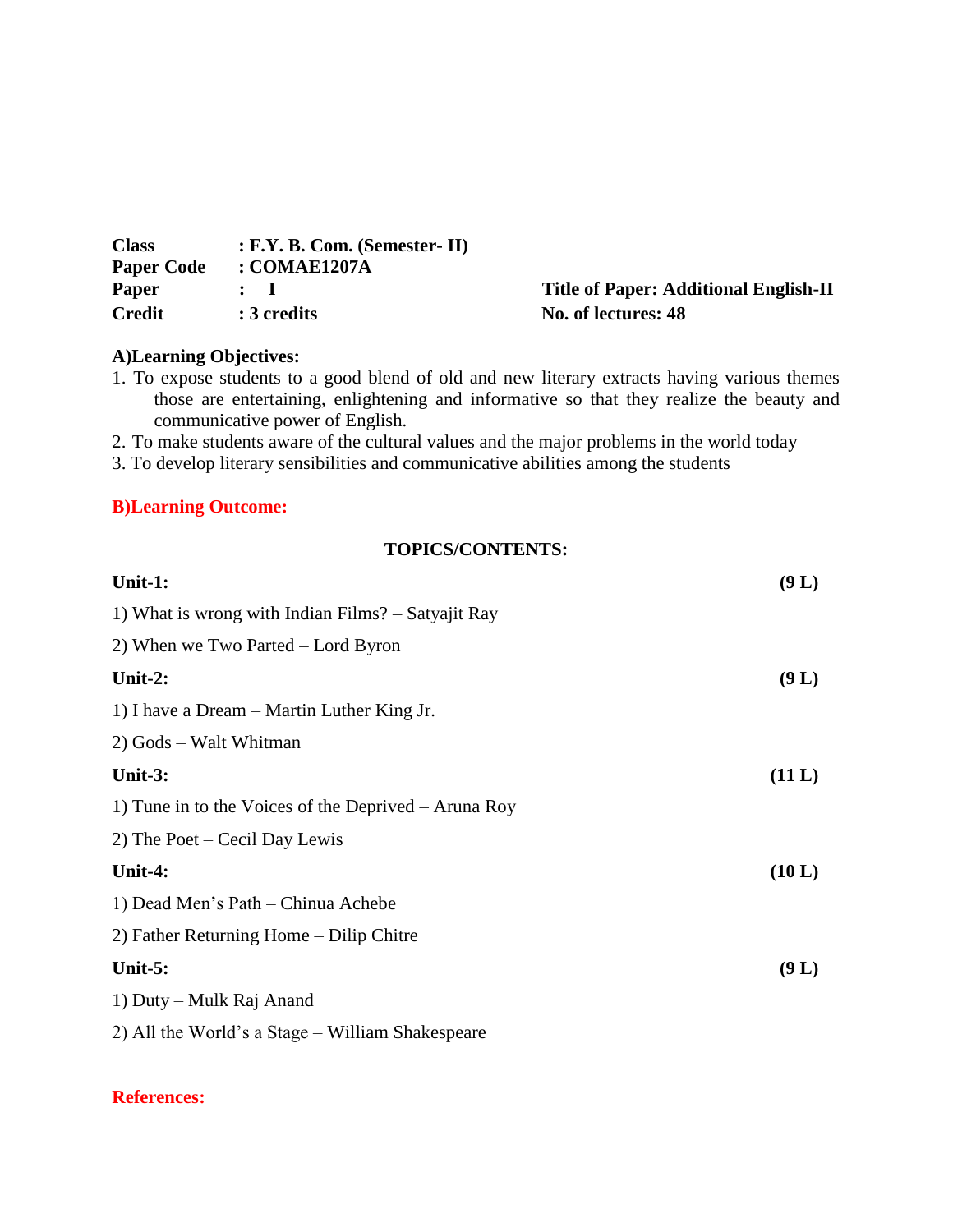#### **SYLLABUS (CBCS) FOR F. Y. B. COM. MARATHI (w.e. from June, 2019)**

#### **Academic Year 2019-2020**

Class : F.Y. B. COM. (MARATHI- Semester- II) Paper Code: COMMAR1207B Paper : Additional Paper Title of Paper : व्यावहारिक व उपयोजित मराठी Credit : 3 No. of lectures: 48 **A) Learning Objectives:** १) प्रसारमाध्यमांसाठी मराठीचा प्रभावीपणे वापर कसा करावा हे विद्यार्थ्यांकडून प्रत्यक्ष तयारी करवून घेणे व प्रसारमाध्यमांच्या स्वरूपाची माहिती करून देणे.

- २) विविध क्षेत्रातील भाषा व्यवहाराचे स्वरूप व गरज समजावन देणे.
- ३) मराठीतून लेखन करताना येणा-या अडचणी, अर्थकारण व वाणिज्यविषयक दृष्टिकोन सराठीतून परिणामकारकरित्या कसा मांडता येईल यादष्टीने विद्यार्थ्यांची तयारी करून घेणे.

#### **B) Learning Outcome:**

कार्यालयात प्रशासकीय व्यवहार करताना विद्यार्थ्यांना मराठीचा प्रभावी वापर करता येईल.

#### **TOPICS/CONTENTS:**

#### घटक  $-$  ४ पाठयपुस्तक यशोगाथा  $-$  डॉ.प्र.चि.शेजवलकर या पुस्तकातील निवडक

<u>पाच लेख</u> करता है। जिसमें पाच करता है कि अपनी पक्षण २४ तास

- ४.१) सर्जनशील उद्योजक –डॉ.विजय भटकर
- ४.२) आयर्वेदाचार्य –डॉ. बालाजी तांबे
- $x, z$ ) अनाथांची आई सिंधुताई सपकाळ
- ४.४) यशस्वी उद्योजक श्री. हकमीचंद व सौ.कमल चोरडिया
- $X, Y$  क्रिकेट सम्प्रट सचिन तेंडुलकर

## घटक — ५ व्यावहारिक व उपयोजित मराठी<br>बाह्य कालिक कालिक कालिक परिवारण करने पुकूण १२ तास

५.१ प्रसार माध्यमांसाठी ( वर्तमानपत्र , आकाशवाणी , दुरदर्शन ) जाहिरात लेखन

- ५.२ वाणिज्यविषयक पारिभाषिक संज्ञा
- ५.३ बातमी लेखन

#### घटक — ६ संवाद लेखन किलोमी अस्ति के बाद करने हैं। अस्ति के पुरस्कार पक्षा पुरस्कार से स्थान के सा

- ६.१ सूचविलेल्या प्रसंगावर आधारित संवाद लेखन
- ६.२ ई-मेल तयार करणे आणि त्याचा वापर करणे.
- ६.३ अर्थविषयक ब्लॉग लिहिणे. ( विकिपिडियावर माहिती लेखन करणे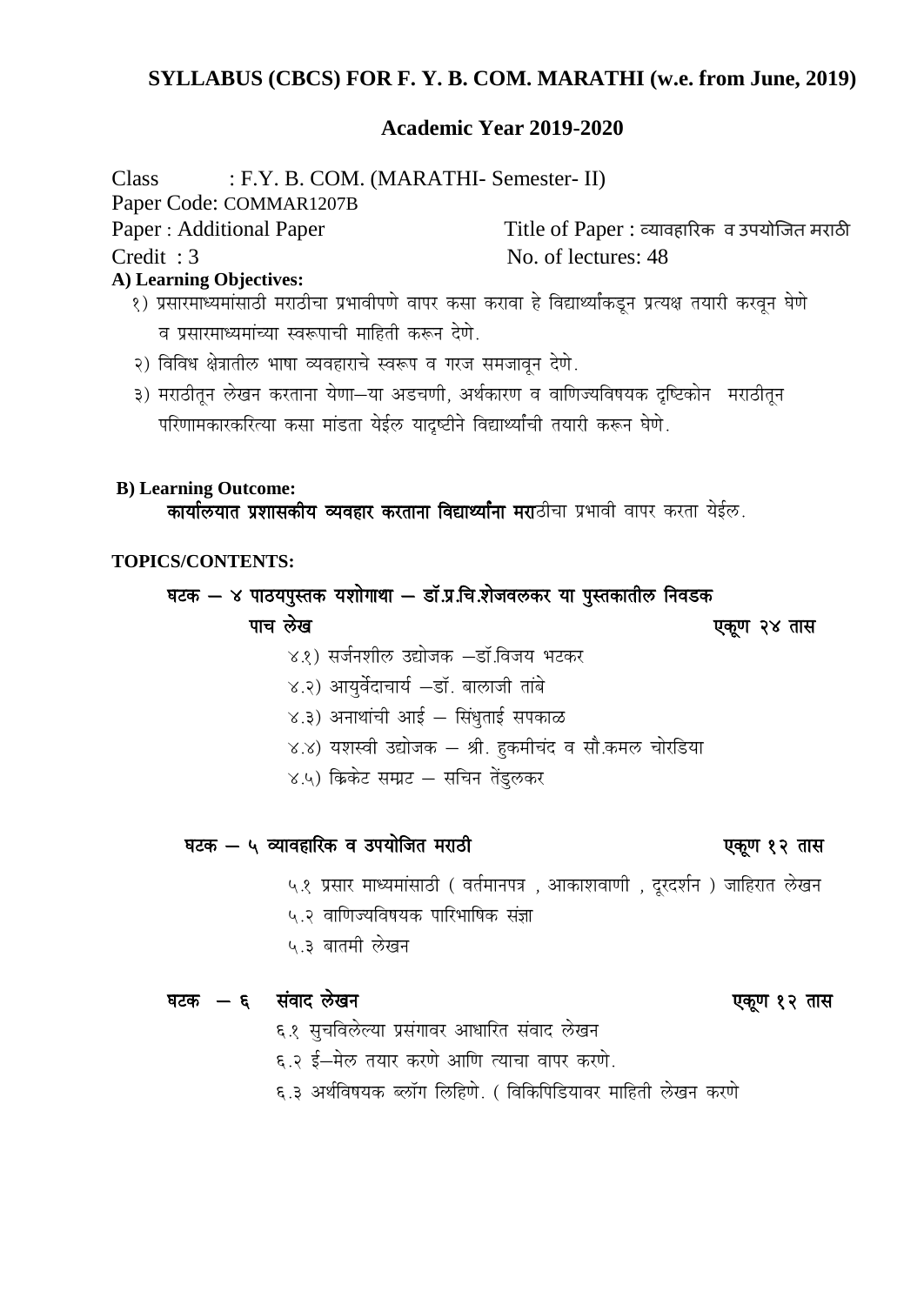#### संदर्भग्रंथ -

- १) यशोगाथा डॉ.प्र.चि.शेजवलकर
- २) व्यावहारिक मराठी डॉ.सयाजीराजे मोकाशी , डॉ.रंजना नेमाडे
- ३) व्यावहारिक मराठी डॉ.ल.रा.नसिराबादकर ( फडके प्रकाशन कोल्हापुर )
- ४) व्यावहारिक मराठी  $-$ पुणे विद्यापीठ प्रकाशन
- ५) व्यावहारिक मराठी भाषा शरदिनी मोहिते
- ६) प्रसारमाध्यमे आणि मराठी भाषा संपा.डॉ.भास्कर शेळके
- ७) मराठी भाषा , उपयोजन आणि सर्जन प्रा.सहास कुमार बोबडे
- ८) प्रसारमाध्यमांसाठी लेखन कौशल्ये य.च.म.मु.विद्यापीठ नाशिक
- ९) मराठी भाषेतील संवाद कौशल्ये य.च.म.मु.विद्यापीठ नाशिक
- १०) व्यावहारिक मराठी डॉ. कल्याण काळे , डॉ.दत्तात्रय पुंडे
- ११) उपयोजित मराठी डॉ. केतकी मोडक , प्रा.सुजाता शेणई, प्रा.संतोष शेणई

**\*\*\*\*\*\*\*\*\*\*\*\*\*\*\*\*\*\*\*\*\*\*\*\*\*\*\*\*\*\*\*\*\*\*\*\*\*\*\*\*\*\*\*\*\*\*\*\*\*\*\*\*\*\*\*\*\*\*\*\*\*\*\*\*\*\*\*\*\*\*\*\*\*\*\*\*\***